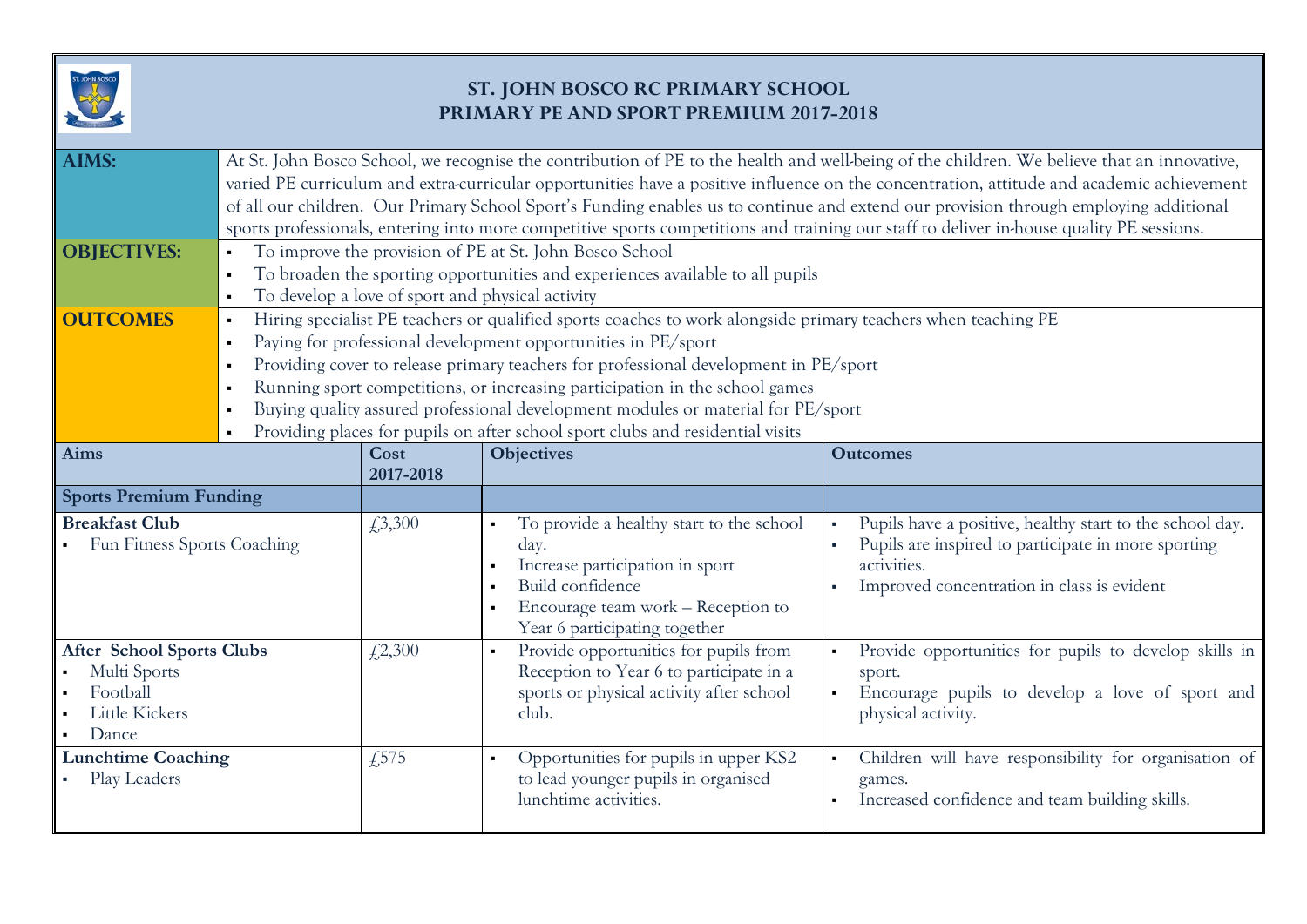

## **ST. JOHN BOSCO RC PRIMARY SCHOOL PRIMARY PE SPORT GRANT 2017-2018**

| <b>Action Points</b>                                                                                   | Cost<br>2017-2018 | <b>Objectives</b>                                                                                                                                                                                             | <b>Outcomes</b>                                                                                                                                                                                                 |
|--------------------------------------------------------------------------------------------------------|-------------------|---------------------------------------------------------------------------------------------------------------------------------------------------------------------------------------------------------------|-----------------------------------------------------------------------------------------------------------------------------------------------------------------------------------------------------------------|
| <b>Residential Visits</b><br>Derwent Hill                                                              | $C/F$ to<br>18/19 | Pupils in Year 5 and Year 6 are given the<br>$\blacksquare$<br>opportunity to experience an outdoor<br>activity centre for one week every other<br>year.                                                      | Pupils can experience outdoor activities and fitness<br>they would otherwise not have the opportunity to<br>experience.<br>Confidence in achieving goals<br>Participating in a team and encouraging team values |
| Swimming<br>Transport to Aquatic Centre for<br>lessons                                                 | £2,835            | Year 3 and Year 4 pupils collectively have<br>$\blacksquare$<br>an academic year of swimming lessons at<br>Sunderland Aquatic Centre.<br>To develop confidence in water<br>To learn to swim<br>$\blacksquare$ | Pupils are more confident in water and can achieve 25<br>$\mathbf{r}$ .<br>metres at the end of the year.<br>Develop fine and gross motor skills of identified<br>×<br>pupils in KS2.                           |
| <b>SLA</b><br>St. Anthony's Academy<br>Farringdon Academy                                              | $\sqrt{.500}$     | Deanery competitions (Football, Key<br>$\blacksquare$<br>Steps Gymnastics, Tennis)<br>CPD opportunities for staff                                                                                             | Opportunities to compete with other Deanery schools<br>in a variety of fun competitions.<br>Increased participation in sport.                                                                                   |
| <b>Gifted and Talented</b><br>Payment of affiliation fees for gifted<br>and talented pupils.           | f(91)             | Gifted and talented pupils are supported<br>in attending competitions and training                                                                                                                            | Gifted and talented pupils are encouraged and<br>$\blacksquare$<br>supported in pursuing their chosen sport                                                                                                     |
| <b>Sports Ability</b><br>Competition entry and travel for<br>pupils with physical and medical<br>needs | $C/F$ to<br>18/19 | To enable pupils with physical and<br>$\blacksquare$<br>medical needs to participate in<br>competition sports.                                                                                                | Increased participation in sport.<br>Increased confidence<br>Opportunity to take part regardless of ability                                                                                                     |